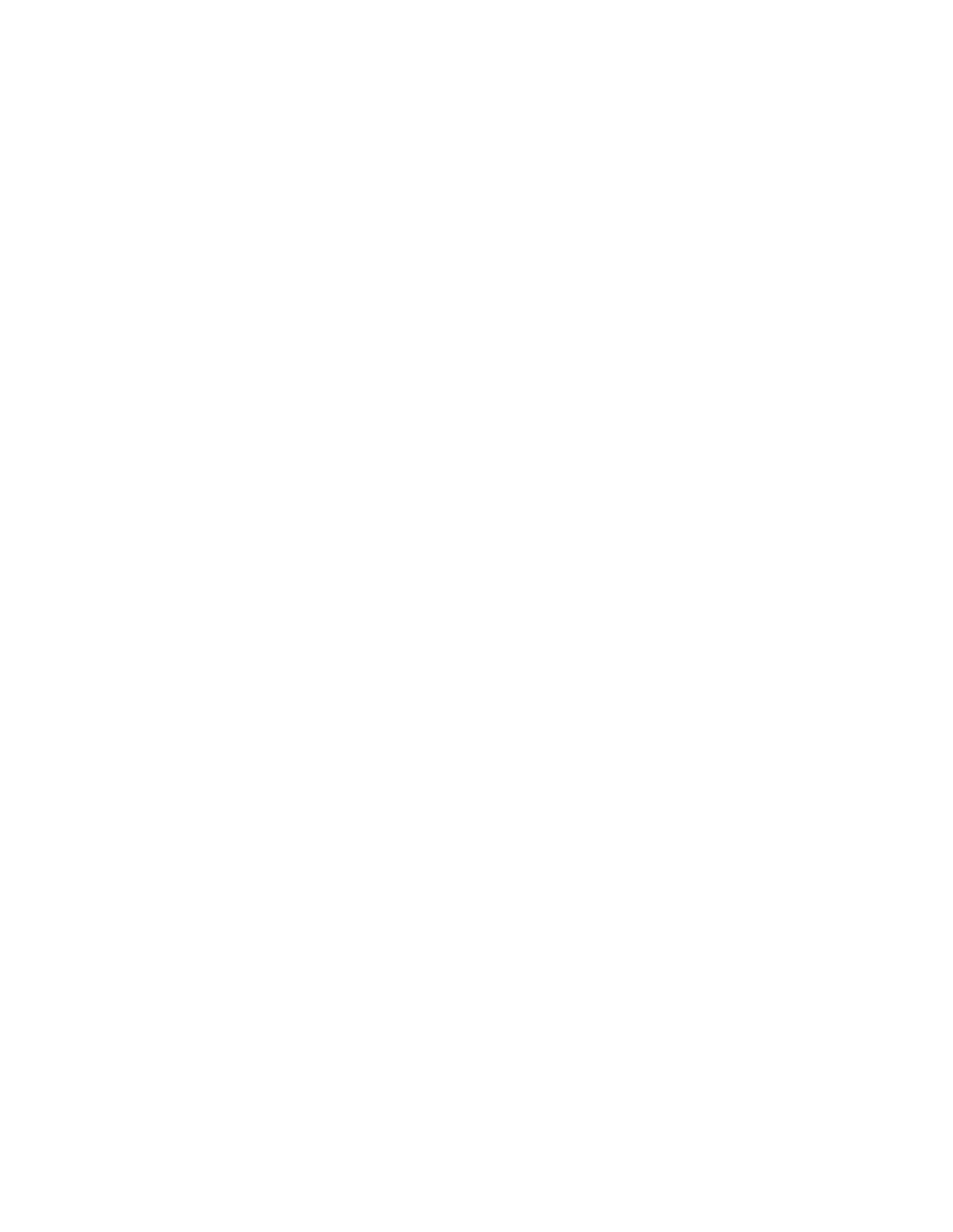**Statement by Ms. NIRMALA SITHARAMAN, Minister of Finance and Corporate Affairs, India, and Member, International Monetary and Financial Committee (IMFC), representing the Constituency consisting of Bangladesh, Bhutan, India, and Sri Lanka, to the 44thMeeting of the IMFC at the Annual Meetings 2021**

#### **October 2021**

#### **Impact of COVID 19 on Global Economy**

- 1. There are very few parallels of a shock like COVID-19 in history which left policymakers with no prototype. Both health systems and human struggles were pushed into an uncharted territory. The pandemic is likely to leave a lasting impact on the way economies and societies operate. Even with high rates of vaccinations in the developed world as well in most of the major emerging market economies (EMEs), victory over the pandemic is still a distant dream. If I reiterate the often-repeated statement that an infection anywhere is a risk to everyone, I do so with the full recognition of the challenge before us. As the virus continues to mutate, and continues to resurface in places thought to have controlled it, there is no alternative but to ensure universal availability of vaccines. India has ramped up its vaccine production within a short span of a few months, as road-blocks due to supply chain disruptions got resolved. India remains committed to providing vaccines to vulnerable and low-income countries.
- 2. The second major challenge before the world economy relates to management of the post pandemic policy environment. The multi-speed and divergent recovery, we talked about during the spring meeting, is now a reality. A faster than expected policy normalization in advanced economies (AEs) and its implications for EMEs would need to be looked into more closely. It also calls for coordination among the membership and the Fund would need to play a key role in ensuring smooth transition of policy withdrawals.

#### **Role of the IMF**

3. The IMF has continued its support to its membership, particularly to low-income and vulnerable economies. The fresh Special Drawing Rights (SDR) allocations worth \$650 billion will add to global liquidity, hence, rechannelling of these resources from rich to low-income and vulnerable economies would be necessary to align the availability of additional liquidity with financing needs. Priority should be accorded to modalities for channelling of SDRs on principles that are just, clear, and responsible so that they have traction with the entire membership.

4. The IMF has been swift in adapting the lending toolkits to provide strong support to meet the urgent financial requirements of its members in response to the crisis. In facilitating a robust and even global economic recovery, the Fund should continue to provide necessary policy,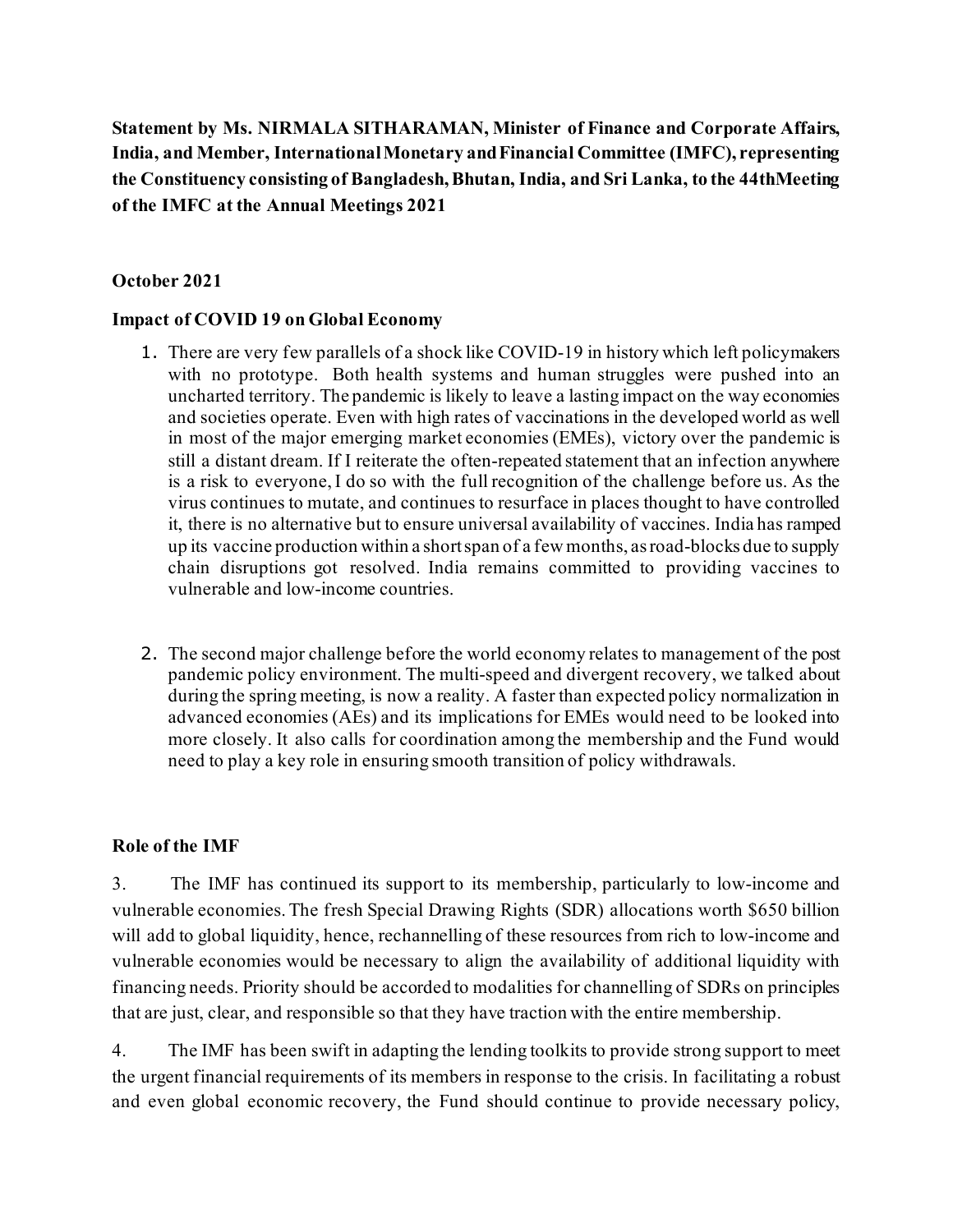financial and capacity development support, particularly to the low-income countries. The proposed Resilience and Sustainability Trust (RST) opens many possibilities for sustainable development. Going forward, we expect wider consultations and deeper engagement with key stakeholders which is important for the success of the initiative. With the rising levels of domestic and external debt, debt vulnerabilities have increased enormously in many Low-Income Countries (LICs) and (EMEs). The Fund's work in sovereign debt restructuring, debt transparency and debt sustainability analysis are thus very relevant. The debt restructuring process should recognize the importance of participation of private creditors. This would be beneficial not only to the Fund's activities but will also be helpful to the authorities in sound management of public debt issues.

5. To ensure that post-pandemic policy normalization does not cause economic disruption (particularly in emerging market and developing economies), it is necessary that the IMF remain adequately resourced and be at the core of the global financial safety net. Therefore, we reiterate that dependence of the Fund on borrowed resources can at best be a temporary short-term arrangement. Permanent resources should be augmented with quota revision and the long pending issues of out-of-lineness and underrepresentation of EMEs should be addressed. We expect discussion on the 16th General Review of Quotas to progress swiftly and get completed within the agreed time frame.

## **Climate Change – An Existential Threat**

6. Climate change impacts the health, productivity and overall well-being of humans as well as other species, so it is important to strategize what we can do to reduce our carbon footprint. The differentiated responsibilities call for differentiated commitment in our existential goal of limiting global warming to below 1.5 °C. The formidable challenge for India and the rest of the developing countries is the access to adequate and affordable finance and low-cost technology, which is the fulcrum for limiting carbon footprint. The developing countries will require new investments of up to \$500 billion annually by 2030 – to adequately limit their growing greenhouse gas emissions. These countries will also require an additional several hundred billion dollars to protect themselves from the worsening physical and economic impacts of greenhouse gases. Private capital may not be able to play a significant role in climate change mitigation and adaptation activities, given the public good nature of these investments. A recent Oxfam Report finds that the true value of support for climate action of \$100 billion annually committed by advanced countries under the Paris Agreement may be as little as \$19-22 billion per year.

7. India barely makes it to the list of top 100 countries in terms of per capita emissions and our per capita energy use is less than half the world average. Nevertheless, India is on track to meet its Paris Agreement targets – to reduce emissions by 33-35% of its Gross Domestic Product (GDP) by 2030 from the 2005 level; it is very likely that India will do better than this target. The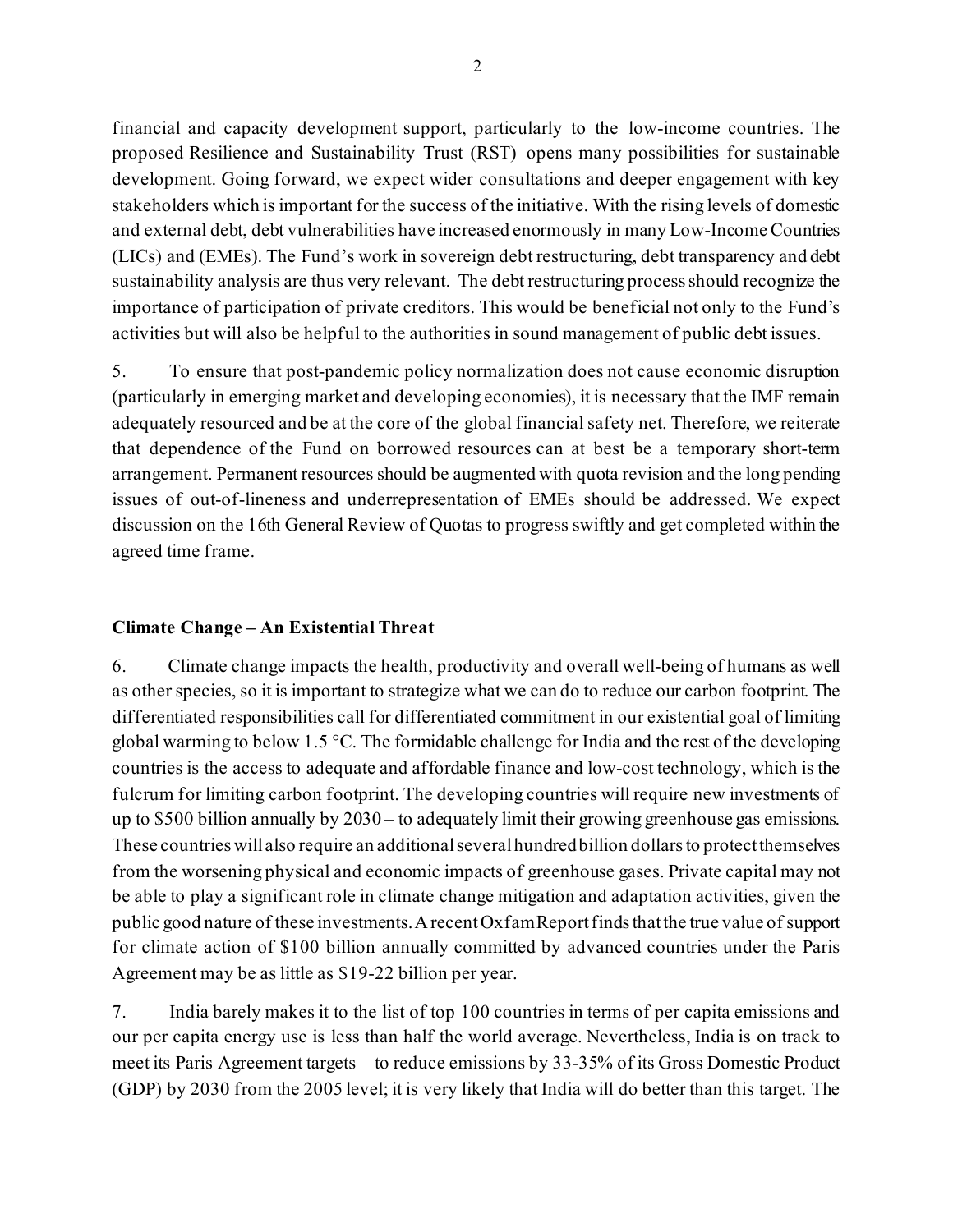share of non-fossil fuels in electricity generation capacity is set to reach almost 60%, well above the 40% that India had pledged. India has embarked on the most ambitious renewable energy project in the world targeting 450 GW by 2030, which can become a game-changer in India's fight against climate change and will help to secure the world's climate transition.

## **DEVELOPMENTS IN THE CONSTITUENCY**

## A. **BANGLADESH**

8. Notwithstanding the worldwide outbreak of coronavirus disease, which began to strike in Bangladesh from early March 2020, Bangladesh economy displayed its inherent resiliency. Bangladesh's progression path of inclusive and environmentally benign economic growth and social development activities remained broadly on track. The economy of Bangladesh started to rebound from the COVID-19 fallout owing to the judicious implementation of various stimulus packages well supported by extraordinary fiscal and monetary policy measures. Strong remittance inflows, low-cost refinance lines, and higher government investment helped propel consumption expenditure to revitalize the growth momentum. Aided by prudent fiscal and monetary policy measures, the real GDP of Bangladesh grew by 5.47 percent in FY21 compared to 3.51 percent growth in the previous fiscal year. The growth outlook remains positive due to the reopening of businesses and easing of lockdown measures amid expected progress in the mass vaccination programs at home and abroad.

9. The monetary policy stances and financial programs outlined for FY20 and FY21 were mainly aimed at injecting sufficient liquidity in the system with a softer market interest rate regime, containing inflation while ensuring stability in local and foreign currency markets. These policy measures created the necessary space for the banks and other financial institutions to provide sufficient loanable funds to the local money market, ensuring low and stable interest rates in the interbank call money market. It also appropriately supported interest rate rationalization efforts on lending, which is currently helping the borrowers enjoy their loans reasonably at a lower singledigit rate.

10. Fiscal deficit (including grants) was 5.9 percent of GDP in FY21, which remained within its typically moderate lower single-digit trend level, though higher than the usual 5.0 percent of GDP in pre-pandemic level. For FY22, however, the deficit is projected to remain within 6.1 percent of GDP. Backed by increased economic activities and partial implementation of the new VAT law, total tax revenue collection grew by 19% in FY21.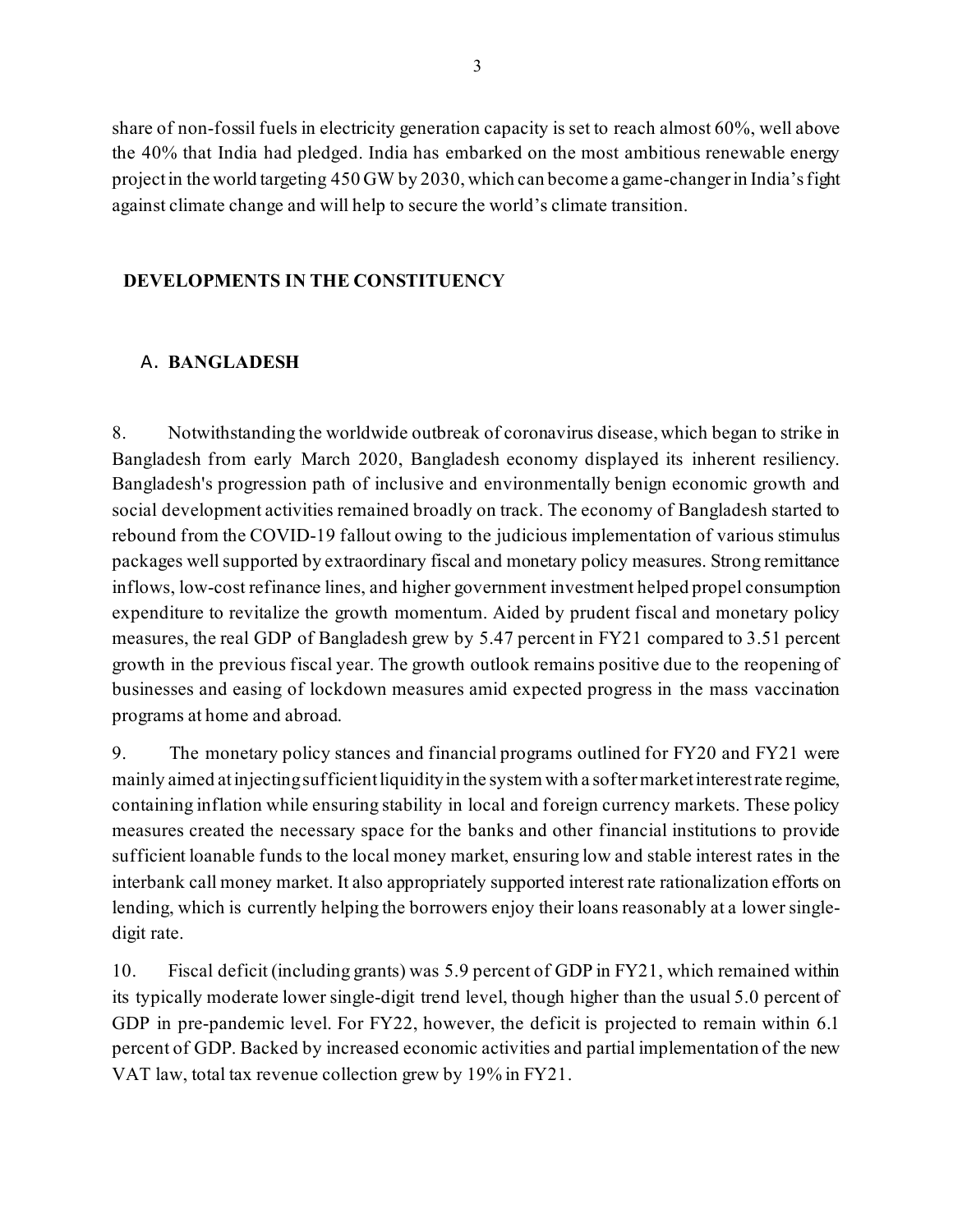11. Despite the unprecedented expansionary and accommodative monetary and fiscal policy stances along with supply chain disruptions due to COVID-19 related containment measures, the headline (y-o-y annual average) CPI inflation stood at around 5.56 percent in FY21, down from 5.65 percent in FY20. Subdued demand-side pressure, policy-driven bumper agricultural production, and effective coordination between the monetary and fiscal authorities, reflected in a timely reduction of tariff and slashing down of LC margins on importing essential food items, have significantly contributed to this achievement. Looking ahead, the upside risk to headline inflation in the near term may arise due to expansionary fiscal and monetary policy stances in conjunction with the rise in international prices, especially edible oil, sugar, and other food prices, and higher shipment costs.

12. The overall BoP in FY21 witnessed a healthy surplus, supported by a significant inflow in financial accounts along with a relatively thinner current account deficit due mainly to solid inward remittances growth and robust export earnings. Relying on this BoP surplus, BB's foreign exchange reserve has reached a historic high of USD 46.4 billion at the end of June 2021.

13. Though the capital market experienced a weak performance during the second half of FY20, robust performance was observed from the beginning of FY21. It continued further in Q1FY22, as evidenced by strong growth in price indices and buoyant turnover expansion in market capitalization and issued capital.

14. Although the rates of infections and deaths due to COVID-19 have decreased significantly in recent times, the fight against this virus is yet to be over. Making the required number of vaccines available and the well-timed implementation of nationwide inoculation programs for all population segments is the key to succeed in this fight. In addition, the planned progress on the graduation from LDC and timely accomplishments of SDGs demands vast resources. To fill up the financing gaps and achieve sustainable and environmentally friendly economic development, Bangladesh looks forward to the continuing role of the development partners and their subsidiaries in catalysing such external financing support.

## B. **BHUTAN**

## **Macroeconomic Review**

15. GDP recorded a growth of 5.5 percent in 2019, compared to 3.1 percent in 2018. The growth was largely contributed by the hydropower, and education and health sectors. The commissioning of the Mangdechhu hydro power project combined with favourable hydrological conditions supported by the revival of the hydropower sector from negative 14.9 percent in 2018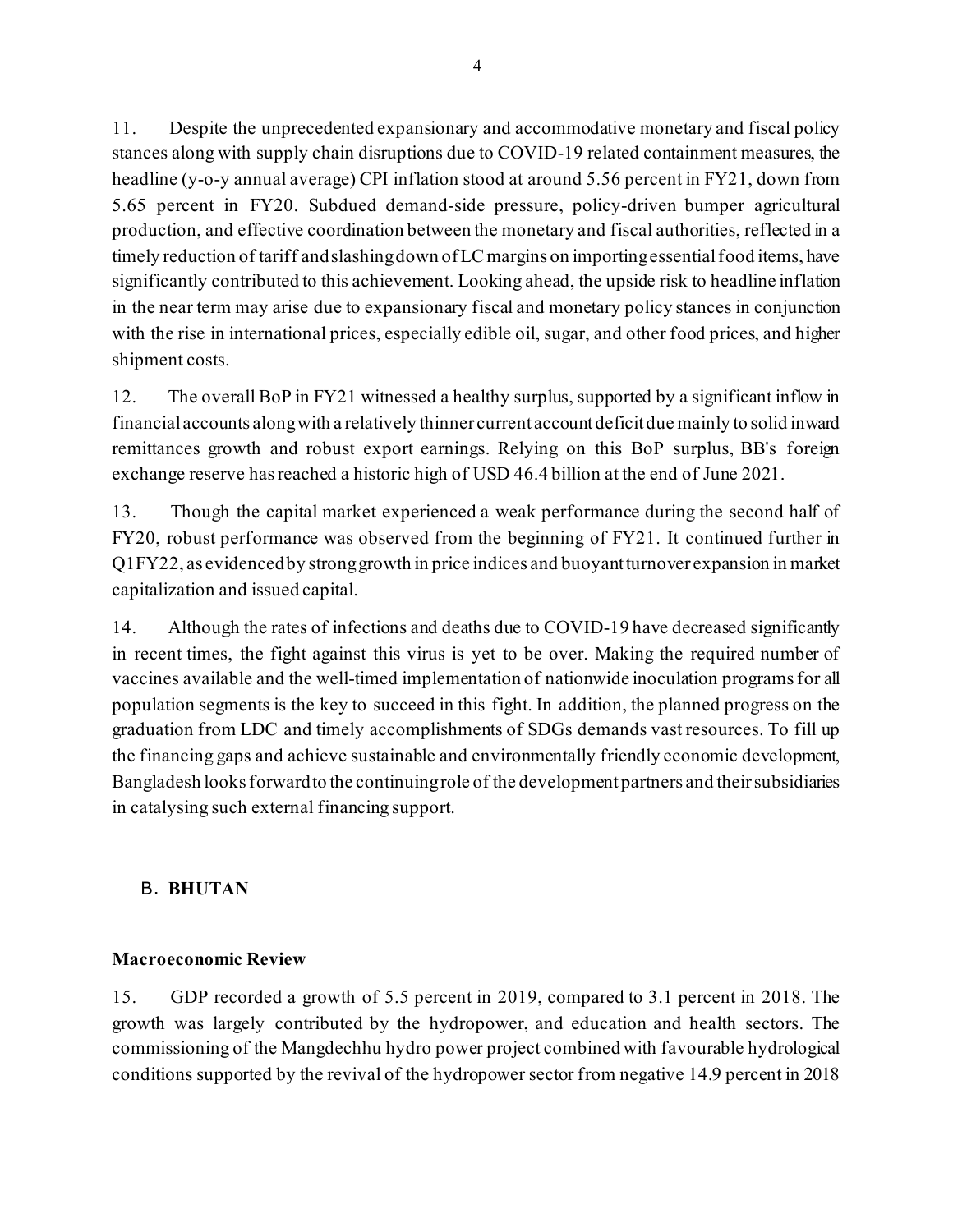to 12.1 percent in 2019. However, the growth momentum is expected to dip into negative in 2020 as a result of severe economic disruption caused by the COVID-19 pandemic.

16. The contraction of economic activities has also caused large displacement in employment, bringing disruption in the labor market. The unemployment challenges have also intensified during the pandemic. The unemployment rate increased from 2.7 percent in the previous year to 5.0 percent in 2020 and continues to remain as one of the grave challenges over the medium and longer term. In order to ease the pressure, the timely interventions of His Majesty The King and the Government through interventions such as the Druk Gyalpo's Relief Kidu (DGRK), accelerated De-suung Training Programs, and Economic Contingency Plan, have helped to support the affected individuals and businesses and also mitigate the rising issues of unemployment.

17. The overall annual CPI inflation rose by 5.2 percent in July 2021 compared to 4.5 percent during the same month of the previous year. The non-food prices rose by 5.8 percent and the prices of food rose by 4.4 percent. The food and non-alcoholic beverages rose by 3.5 percent, contributed by increase in price of oils & fats by 20.2 percent and Cereals & bread by 6.8 percent. Similarly, transport rose by 7.6 percent, mainly due to increase in fuel prices (petrol and diesel) by about 33 percent. The ongoing renewed focus of the Government in strengthening agricultural productivity and promoting cottage and small-scale industries will play a critical role in moderating the general prices and creating more employment opportunities.

18. The revision in the total budget outlay to Nu.70,549.92 from Nu. 69,151.12 during FY 2020/21 on account of increased capital expenditure has resulted in the fiscal deficit of Nu.13,554.89 million, accounting for 7.26 percent of GDP

19. On the external front, the overall current account deficit improved to Nu. 10.96 billion in the third quarter of FY 2020/21 compared to Nu. 16.62 billion in the same quarter of FY 2019/20. This was mainly attributed to improvement in trade deficit and fall in net services payments followed by a slight increase in secondary income receipts. The merchandise export has slightly increased from Nu. 8.78 billion in third quarter of FY 2019/20 to Nu. 9.33billion of same quarter of FY 2020/21. On the other hand, the import declined to Nu. 18.94 billion from Nu. 21.77 billion. As such, the trade deficit declined by 26.02 percent during the FY 2020/21 from the previous year.

20. As of May 2021, the overall international reserves stood at USD 1554.4 million, which is adequate to cover 19.9 months of merchandise imports and 15.9 months of imports of goods and services.

21. The broad money (M2) recorded a significant growth of 22.6 percent in May 2021, as compared to 19.4 percent in the previous year. This growth was mainly contributed by higher growth of 36.8 percent in time deposits during the period.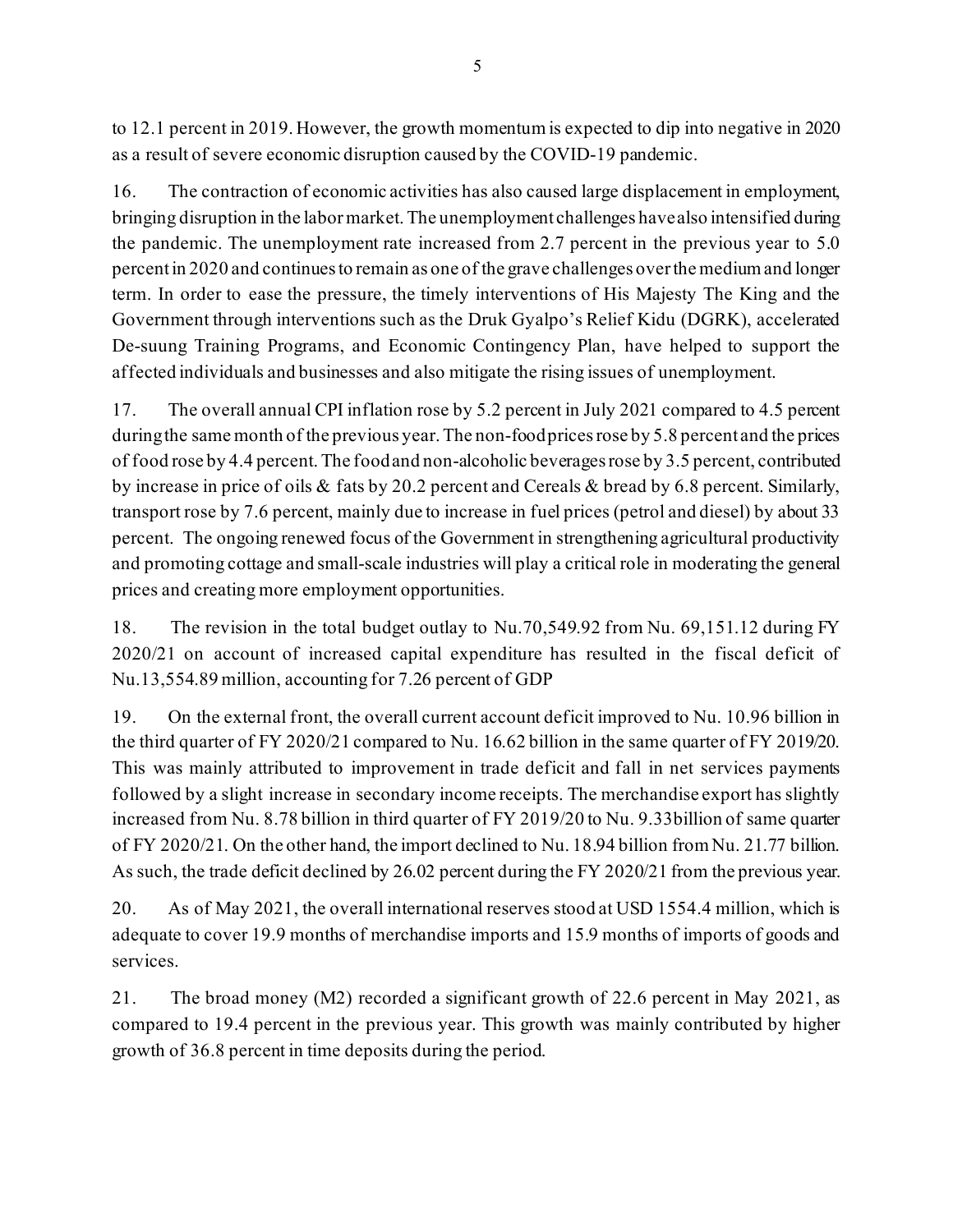## **Responses to the Pandemic and Way Forward**

22. In response to the pandemic, the RMA initiated and implemented several policy measures starting from immediate relief measures to long-term policy support. For ensuring adequate liquidity, the RMA immediately reduced the CRR from 10 percent to 7 percent. Loan deferment and several concessional loans were also granted for business units. Further, to tide over immediate impact of COVID-19 on households and business units, 50 percent loan interest payment support Kidu was granted as the DGRK and the remaining 50 percent was borne by the Financial Service Providers, thereby providing 100 percent interest relief to the borrowers in Phase I (April-June 2020). Under Phase II (July 2020 - March 2021), 100 percent Loan Interest Payment Support Kidu (LIPSK) was granted through the DGRK from July 2020 to September 2020, followed by 50 percent LIPSK support from October 2020-March 2021. Given the continued uncertainties posed by the COVID-19 pandemic, the DGRK and other monetary measures will be continued until June 2022 for all eligible borrowers.

23. The lessons learnt from the economic damages and disruptions caused by the pandemic must be redressed appropriately through medium to longer term interventions. While moving towards recovery and the new normal, the Government focuses on boosting productive investment, strengthening human capital, boosting overall efficiency of the factors of production, making appropriate choice and use of technology that support post pandemic growth. Realizing high productivity and efficiency gain in the use of capital and human resource through the use of modern technology will help in promoting capital formation and exports.

24. The RMA focuses towards promoting digitization in the financial sector and ensuring a resilient cyber security system that is essential for the RMA as a key enabler to support the 2<sup>1st</sup> century economic development agenda of the Royal Government of Bhutan

## C. **INDIA**

#### **India's COVID response**

25. Like almost every other economy in the world, the pandemic had an impact on India's economy. Unlike during the first wave, and though the delta variant caused a sharp surge in infections during the second wave, the economy adapted to the work environment under COVID-19 with enhanced use of digitalization. The containment measures were also more focused and localized during the second wave. To protect economic activity, the package of fiscal, monetary and financial measures provided support to businesses and households at an unprecedented scale. More importantly, India, unlike most economies, continued its agenda of structural reforms during the pandemic. Wide-ranging structural reforms, including agriculture and labour reforms, and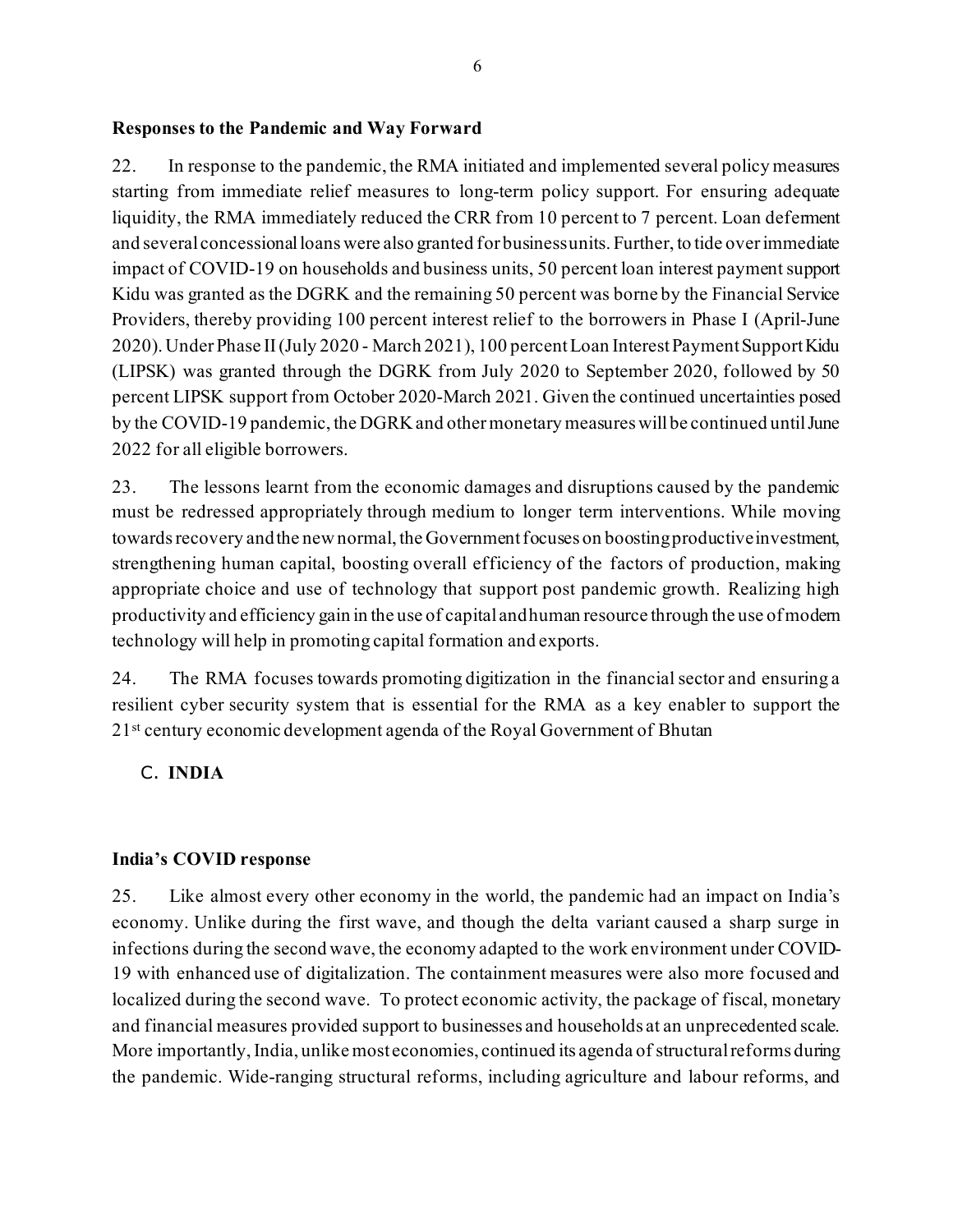monetization of assets, are expected to contribute towards a structural acceleration of economic growth

26. Since, the pandemic impacts the vulnerable section of the society relatively more, India significantly expanded income support through food subsidy and cash transfers, especially for those at the bottom of the income pyramid. Further, the one nation-one ration -card policy ensured that the bottom two-thirds of the population eligible for food subsidy could access it from anywhere in India rather than be restricted to the state of their registration. This, in particular, has benefitted the migrant workers. Further, world's largest vaccination drive is underway in India. With steady rise in average daily vaccination doses from 42.0 lakh in July to 56.6 lakh in August, by September more than 73 per cent of adult population have received at least one dose, while more than 26 per cent have received both doses. With this the target to fully vaccinate all our adult population by the end-December 2021, seems achievable.

## **Macro Policy Perspective**

27. An accommodative fiscal stance is being maintained in the near term to support the economy, we remain committed to bring the economy on the fiscal consolidation path in the near to medium term. The Union Government fiscal deficit is budgeted at 6.8 percent of GDP in the current year and it will be reduced to 4.5 percent of GDP by 2025-26. Next year's budget will contain medium-term macroeconomic projections and will include revised Fiscal Responsibility and Budget Management Act (FRBM). Revenue mobilization would be a key element of mediumterm fiscal strategy. Streamlining with e-invoicing, GST audits, closer scrutiny of returns, and rate rationalization are all expected to augment GST revenues; rationalized corporate income tax rates are also expected to improve tax compliance and tax buoyancy. Disinvestment with a focus on privatization and monetization of sovereign assets would also support the consolidation process. The thrust on capital expenditure in infrastructure including projects on Health, Education and Skill Development will continue. Enhanced public investment in infrastructure is expected to crowd in private investment and raise potential output and medium-term growth.

28. India's banking system remains well capitalized. The stress tests undertaken by the Reserve Bank of India (RBI) revealed that scheduled commercial banks would have sufficient capital even under a severe stress scenario. Moreover, the government is ready to provide additional capital to Public Sector Banks (PSBs) as and when needed.

29. RBI has continued to maintain an accommodative stance with cuts in the repo rate, liquidity measures amounting to 8.7 per cent of GDP and has taken more than 100 measures since the onset of pandemic to support specific sectors, institutions and instruments and ensured congenial financial conditions for supporting the reinvigoration of growth. RBI has also indicated that they would continue their accommodative monetary policy stance as long as necessary to revive and sustain growth on a durable basis while ensuring that inflation remains within the target.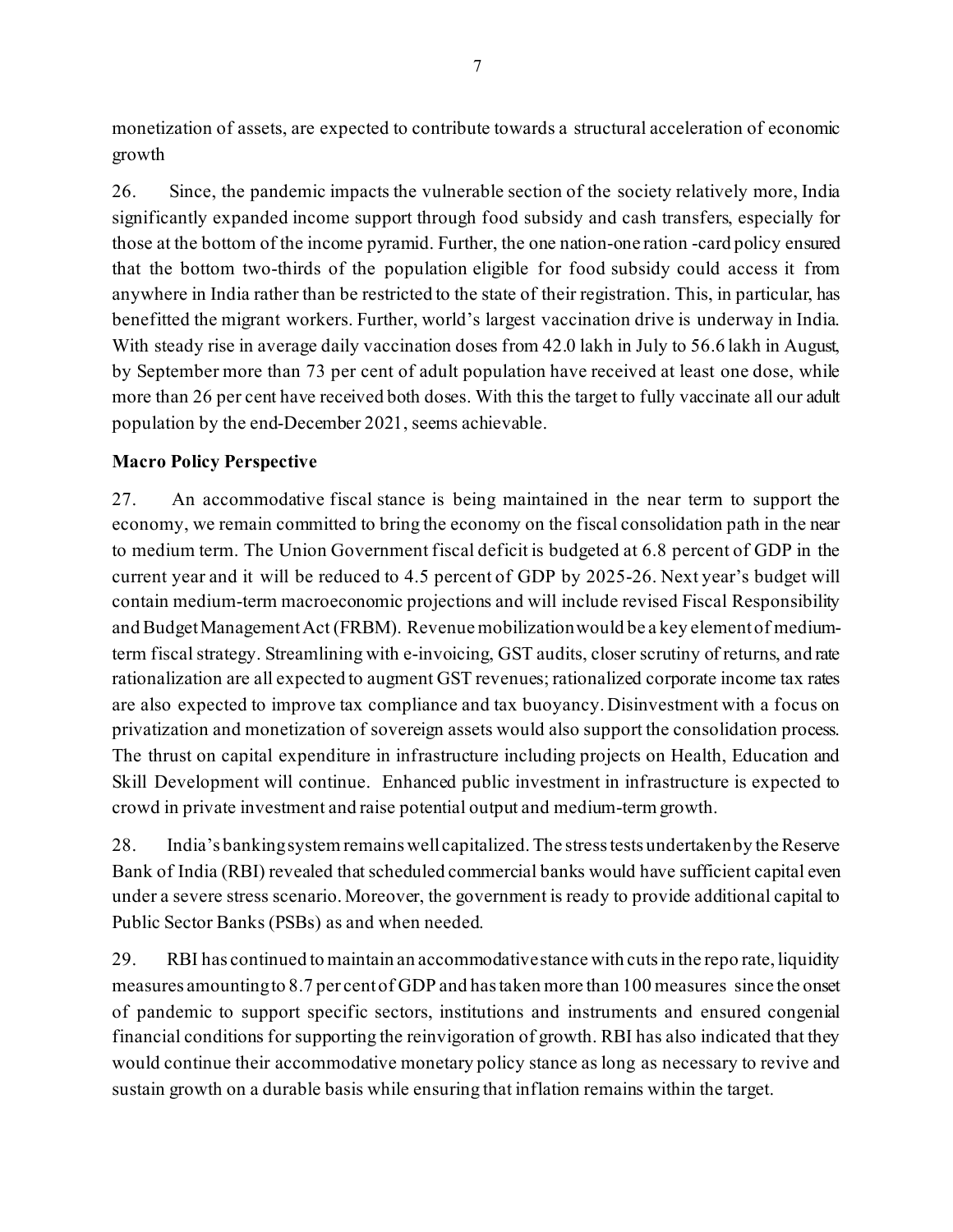30. Aggregate demand is gaining firmer ground, while on the supply side, indicators mirror improvement in industrial activity and services sector indicators point towards sustained recovery. The IMF has projected India's GDP to grow at 9.5 percent in 2021-22 and at 8.5 percent in the next year. As the early indications emanating from high frequency indicators suggest, India is well on track to achieve these growth projections, and to emerge as the fastest-growing major economy in 2021-2022 and beyond. The trajectory of inflation is also shifting down more favourably than anticipated. As pandemic scars heal and supply conditions are restored with productivity gains, a sustained easing of core inflation can be expected, which will reinforce the growth-supportive stance of monetary policy.

#### D. **SRI LANKA**

31. The Sri Lankan economy continued to be buffeted by the pandemic in 2021 with the advent of new variants of COVID-19 into the country. The onset of the delta variant in the third wave of the pandemic at end April necessitated the imposition of new restrictions in the form of quarantining measures, travel restrictions and work from home arrangements. Mobility restrictions undertaken in 2021, however, were less stringent than the strict lockdown measures adopted in 2020. Consequently, businesses continued to function in the second quarter of 2021 although some disruptions occurred due to containment measures. The rapid rollout of the vaccine program during this period also created a favourable environment for the continuation of business activities. As at end September 2021, 56 per cent of the population was fully vaccinated, and most of the mobility restrictions were lifted by the beginning of October 2021. The government and the Central Bank continued to lend support through fiscal, monetary and financial sector measures to mitigate the adverse economic fallout from the pandemic. Nevertheless, the surge in COVID cases both locally and globally, created a multitude of challenges for the Sri Lankan economy.

#### **Real Sector**

32. The Sri Lankan economy grew by 12.3 per cent, year-on-year, in real terms during the second quarter of 2021. The high growth rate was achieved against the backdrop of a 16.4 per cent contraction in the second quarter of 2020. All sectors of the economy contributed to the growth momentum. The agriculture sector expanded by 8.1 per cent accounting for 7.6 per cent of GDP. The continuation of agricultural activities during the quarter despite lock down measures enabled substantial growth in key activities such as the growing of tea, fruits, oleaginous fruits, animal production and marine fishing. The industry sector, accounting for 25.2 per cent of GDP, recorded a high growth rate of 22 per cent with the manufacturing and construction subsectors contributing largely to this growth performance. The services sector, with a GDP share of approximately 60.1 per cent (constant price), expanded at a moderate pace of 7.5 per cent, aided largely by the growth in transportation, financial services, Telecommunications, IT, wholesale and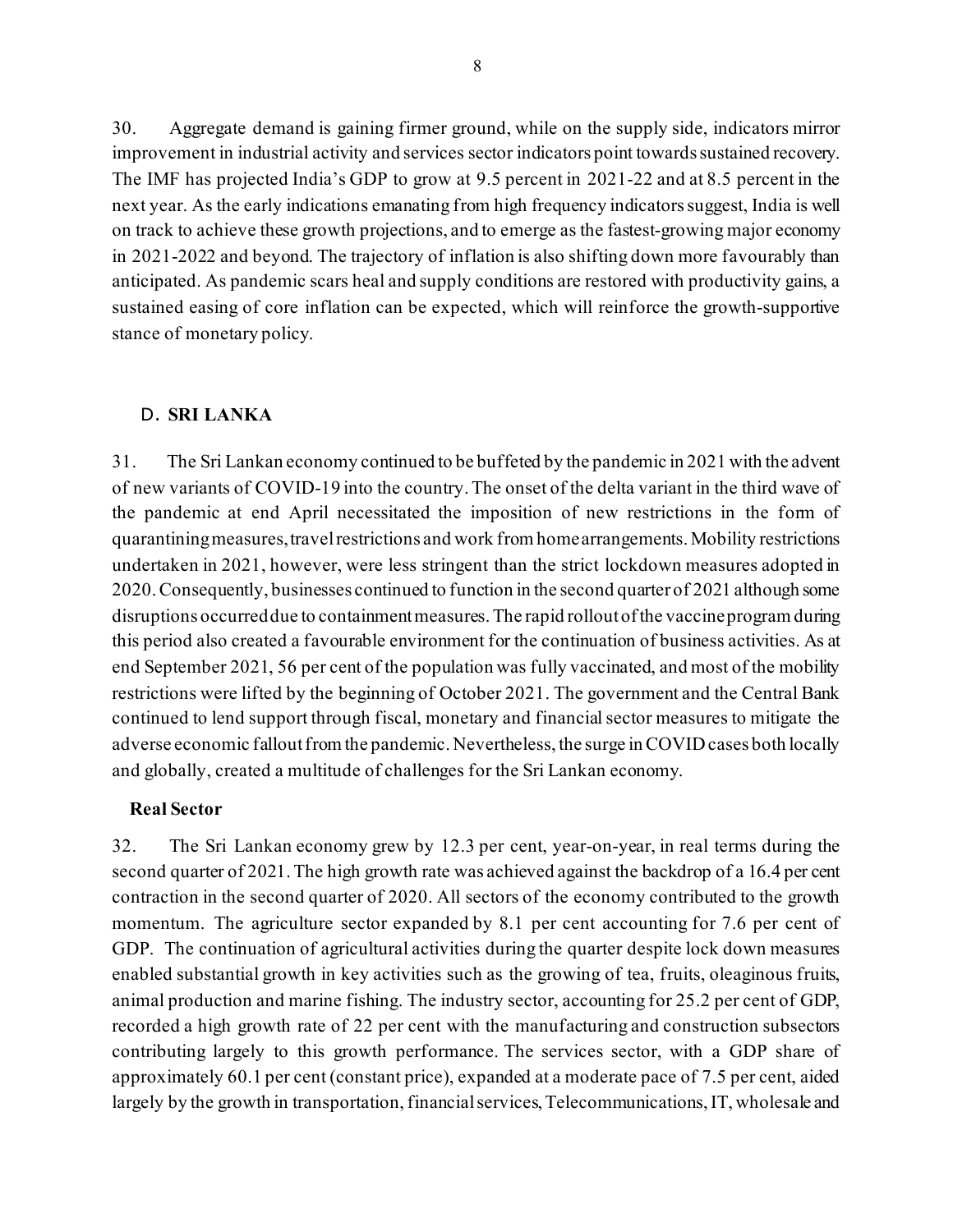retail trade and other personal services. During the first half of 2021, the economy grew by 8 per cent, year-on-year, in real terms. The growth momentum, together with the successful rollout of the vaccination program, are expected to sustain growth going forward. Accordingly, the Sri Lankan economy is projected to grow by 5 per cent in real terms in 2021.

#### **Inflation**

33. Inflation, which remained moderate during the early part of 2021 supported by well anchored inflation expectations and subdued aggregate demand, witnessed an uptick during the latter months, driven by high food inflation as well as some acceleration in non-food inflation. Headline inflation (y-o-y), as measured by the Colombo Consumer Price Index (CCPI), decelerated to 5.7 per cent in September 2021 from 6.0 per cent in the previous month largely due to the statistical impact of a high base prevailed in September 2020. Core inflation (CCPI), which reflects underlying price pressures in the economy, accelerated to 5.0 per cent in September 2021 from 4.1 per cent in August 2021. Envisaged improvements to aggregate demand conditions among other developments, prompted the Central Bank to take preemptive policy action to maintain inflation at mid-single digit levels over the medium term, although in the near term, the continued escalation of international commodity prices is likely to challenge the Central Bank's target of maintaining inflation in mid-single digits.

#### **Monetary Policy**

34. The Central Bank, which maintained an accommodative monetary policy stance during most part of 2021 to support the economic recovery, tightened monetary policy in August 2021 to proactively address emerging inflationary pressures and imbalances in the external sector. The policy rates, which were reduced by 250 bps in the previous year, were maintained at 5.50 per cent for the Standing Lending Facility Rate (SLFR) and 4.50 per cent for the Standing Deposit Facility Rate (SDFR) during the first seven months of the year. The historic low interest rate environment achieved the expected outcome of enhancing credit to the private sector, thereby supporting the economic recovery through the provision of affordable credit. In August 2021, the Central Bank increased the SLFR and SDFR by 50 bps each to 6 per cent and 5 per cent respectively. The Statutory Reserve Requirement (SRR) applicable on Rupee deposit liabilities of commercial banks was also raised by 2 percentage points to 4 per cent with effect from September 2021. Meanwhile, measures were introduced to ensure the delivery of credit to productive sectors with a view to achieving a broad-based recovery. Accordingly, priority sector lending targets were set for banks in respect of lending to micro, small and medium scale (MSME) enterprises, which comprise the backbone of the economy. To help deal with challenges arising from the third wave of the COVID-19 outbreak, the Central Bank granted further relief to businesses and individuals affected by the pandemic, including entities in the badly hit tourism sector. The Central Bank is considering the introduction of a facility to support the Government's drive towards sustainable development goals in general and developing the green economy including organic agriculture in particular.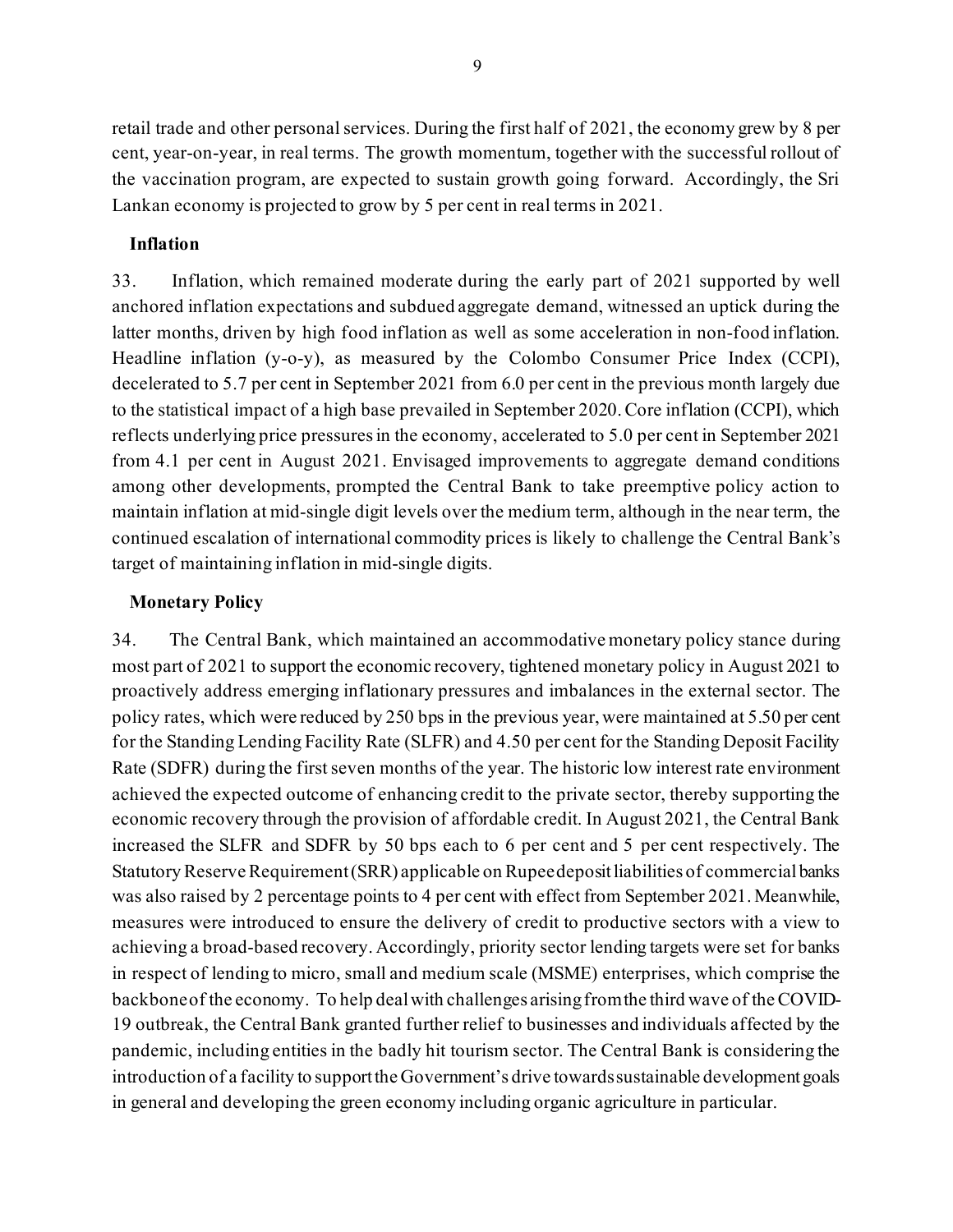#### **Fiscal Performance**

35. Fiscal policy continued to support the economic recovery although the COVID-19 pandemic exerted pressure on budgetary operations. The government revenue increased in nominal terms owing to the improved tax revenue collection during the first seven months of 2021 vis-àvis the corresponding period of the previous year. However, the increase in government revenue was outpaced by the increase in government expenditure in the seven months ending July 2021. On the expenditure front, recurrent expenditure increased during the first seven months of 2021 largely due to COVID related expenses, interest payments, salaries and pensions. Consequently, the budget deficit as a percentage of estimated GDP, for the period up to July 2021 was 6.2 per cent. However, fiscal sector performance is expected to improve gradually with the measures that are being taken by the Government to strengthen the tax administration, rationalize government expenditure, among others, alongside the expected normalization of economic activity supported by the unprecedented policy stimuli provided amidst the pandemic. The National Budget is expected to be presented in early November 2021.

#### **External Sector**

36. The pandemic continued to exert pressure on the external sector in 2021 presenting a multitude of challenges. While policy measures implemented to curtail outflows of foreign currency, including restrictions on non-essential imports and outward remittances in respect of capital transactions remained in place, the authorities took further measures during the year to improve the stability of the external sector. Despite the buoyant performance in merchandise exports in 2021, the deficit in the trade account up to August 2021 widened as the increase in import expenditure outstripped export income despite the import restrictions in place. In the services account, the third wave of the pandemic continued to disrupt earnings from tourism although other services, especially the IT/BPO sector, performed relatively well. Despite satisfactory inflows during the early part of the year, workers' remittances moderated in recent months due to lower departures and the increased utilization of unofficial channels to remit such funds. During the period January – August 2021, workers' remittances registered a marginal decline over the same period of last year. Meanwhile, in the financial account, foreign investments in the government securities market as well as the Colombo Stock Exchange reflected net outflows up to August 2021. Sri Lanka also repaid the International Sovereign Bond (ISB) of USD 1 billion that matured in July 2021 and all other debt service payments during the year, maintaining the unblemished debt servicing record over the years. These developments in tandem with limited conversion of foreign exchange by exporters, advanced payments for imports and speculative activity, exerted pressure on the foreign exchange market while depleting reserves. Gross official reserves at end September 2021 stood at USD 2.6 billion. However, country's gross official reserves are expected to increase in the near term supported by the measures that are being taken